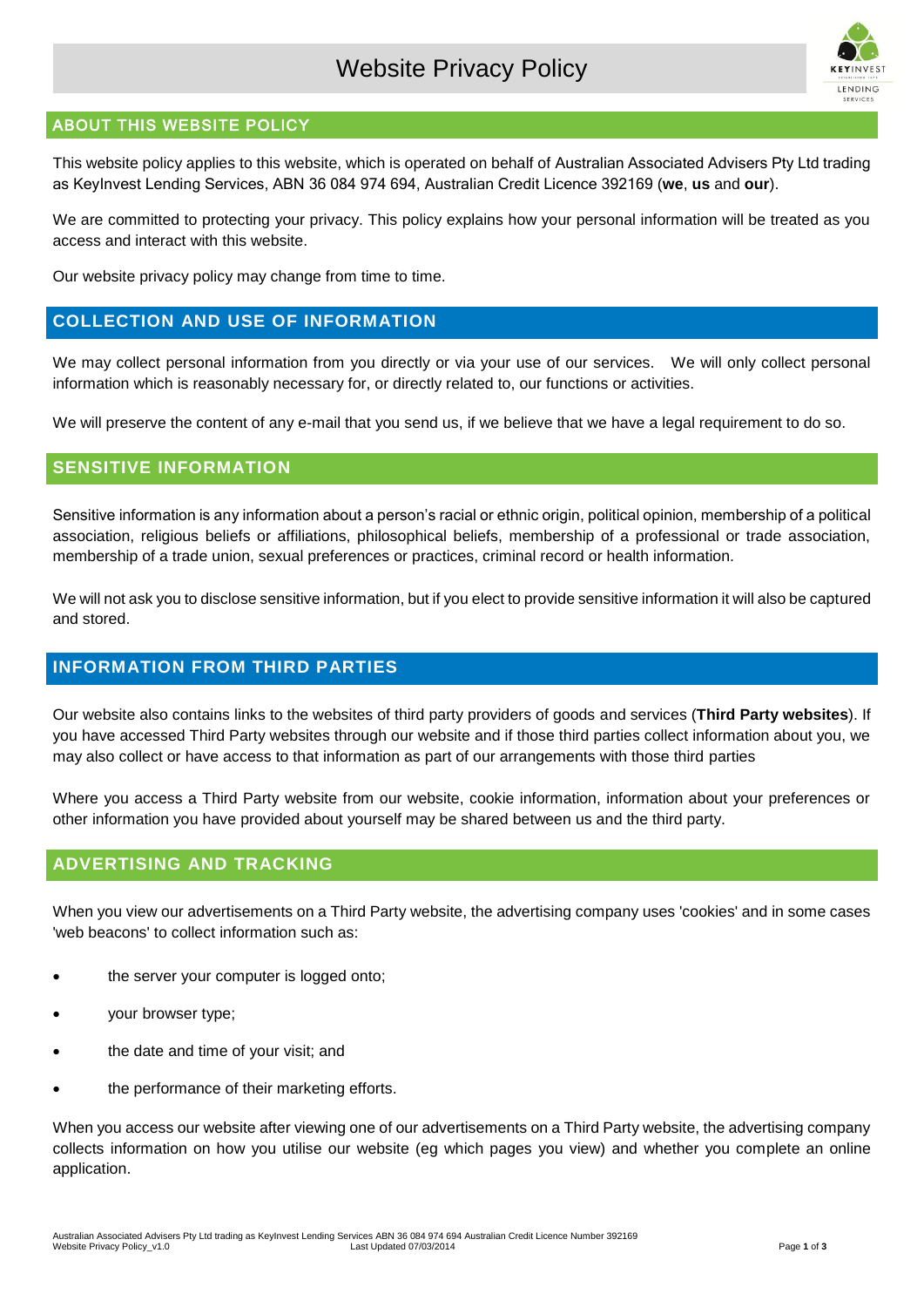# Website Privacy Policy



#### **COOKIES**

We use 'cookies' to provide you with better and more customised service and with a more effective website.

A 'cookie' is a small text file placed on your computer by our web page server. A cookie can later be retrieved by our webpage servers. Cookies are frequently used on websites and you can choose if and how a cookie will be accepted by configuring your preferences and options in your internet browser.

We use cookies for different purposes such as:

- to allocate a unique number to your internet browsers;
- to customise our website for you;
- for statistical purposes;
- to identify if you have accessed a Third Party Website; and
- for security purposes.

#### **IP ADDRESSES**

Your IP address is the identifier for your computer when you are using the internet.

It may be necessary for us to collect your IP address for your interaction with various parts of our website.

#### **ONLINE APPLICATIONS**

When you send a completed online application to us, we retain the information contained in that application. We are able to then use that information to provide any financial services that you require.

You can also suspend and save online applications, so you can complete and send the applications at a later time. If you suspend or save your application, the information that you have entered will be retained in our systems so that you may recover the information when you resume your application. Online applications that have been suspended or saved may be viewed by us.

## **SECURITY OF INFORMATION**

The security of your information is very important to us.

We regularly review developments in security and encryption technologies. Unfortunately, no data transmission over the internet can be guaranteed as totally secure.

We take all reasonable steps to protect the information in our systems from misuse, interference, loss, and any unauthorised access, modification or disclosure.

If we no longer require your information, and we are legally permitted to, we will take all reasonable steps to destroy or de-identify the information.

We take reasonable steps to preserve the security of cookie and personal information in accordance with this policy. If your browser is suitably configured, it will advise you whether the information you are sending us will be secure (encrypted) or not secure (unencrypted).